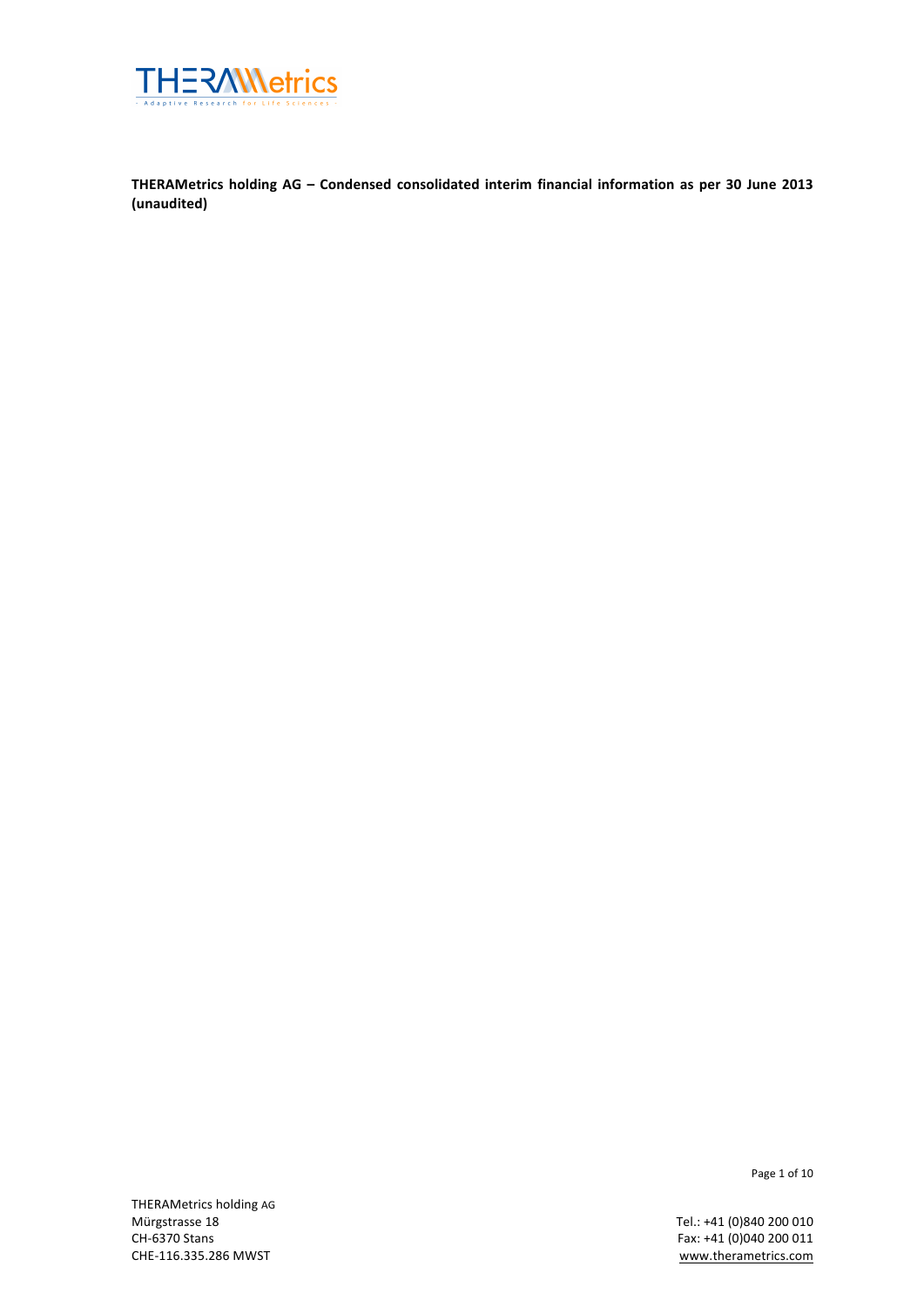

## **Consolidated balance sheet**

(in CHF)

| <b>ASSETS</b>                                      | <b>Note</b>    |               | 30 June 2013 31 December 2012 * |
|----------------------------------------------------|----------------|---------------|---------------------------------|
| Property, plant and equipment                      |                | 427'960       | 584'354                         |
| Non-current assets                                 |                | 427'960       | 584'354                         |
|                                                    |                |               |                                 |
| Other receivables and accruals                     |                | 159'773       | 320'872                         |
| Prepaid expenses                                   |                | 56'138        | 48'356                          |
| Cash and cash equivalents                          |                | 447'350       | 333'917                         |
| <b>Current assets</b>                              |                | 663'261       | 703'145                         |
| <b>Total assets</b>                                |                | 1'091'221     | 1'287'499                       |
| <b>EQUITY AND LIABILITIES</b>                      |                |               |                                 |
| Share capital                                      | $\overline{7}$ | 722'616       | 697'284                         |
| <b>Reserves</b>                                    |                | 113'738'770   | 113'747'569                     |
| <b>Accumulated loss</b>                            |                | (117'220'684) | (117'020'910)                   |
| Equity attributable to THERAMetrics's shareholders |                | (2'759'297)   | (2'576'057)                     |
| <b>Financial debts</b>                             |                | 47'624        | 97'253                          |
| Pension obligations                                | 4              | 69'966        | 106'828                         |
| Non current liabilities                            |                | 117'590       | 204'081                         |
| Trade and other payables                           |                | 761'350       | 829'034                         |
| <b>Financial debts</b>                             |                | 2'581'107     | 2'644'680                       |
| <b>Accrued liabilities</b>                         |                | 390'471       | 185'761                         |
| <b>Current liabilities</b>                         |                | 3'732'928     | 3'659'475                       |
| <b>Total equity and liabilities</b>                |                | 1'091'221     | 1'287'499                       |

\* restated, see note 4

The notes on pages 7 to 10 are an integral part of this interim financial information.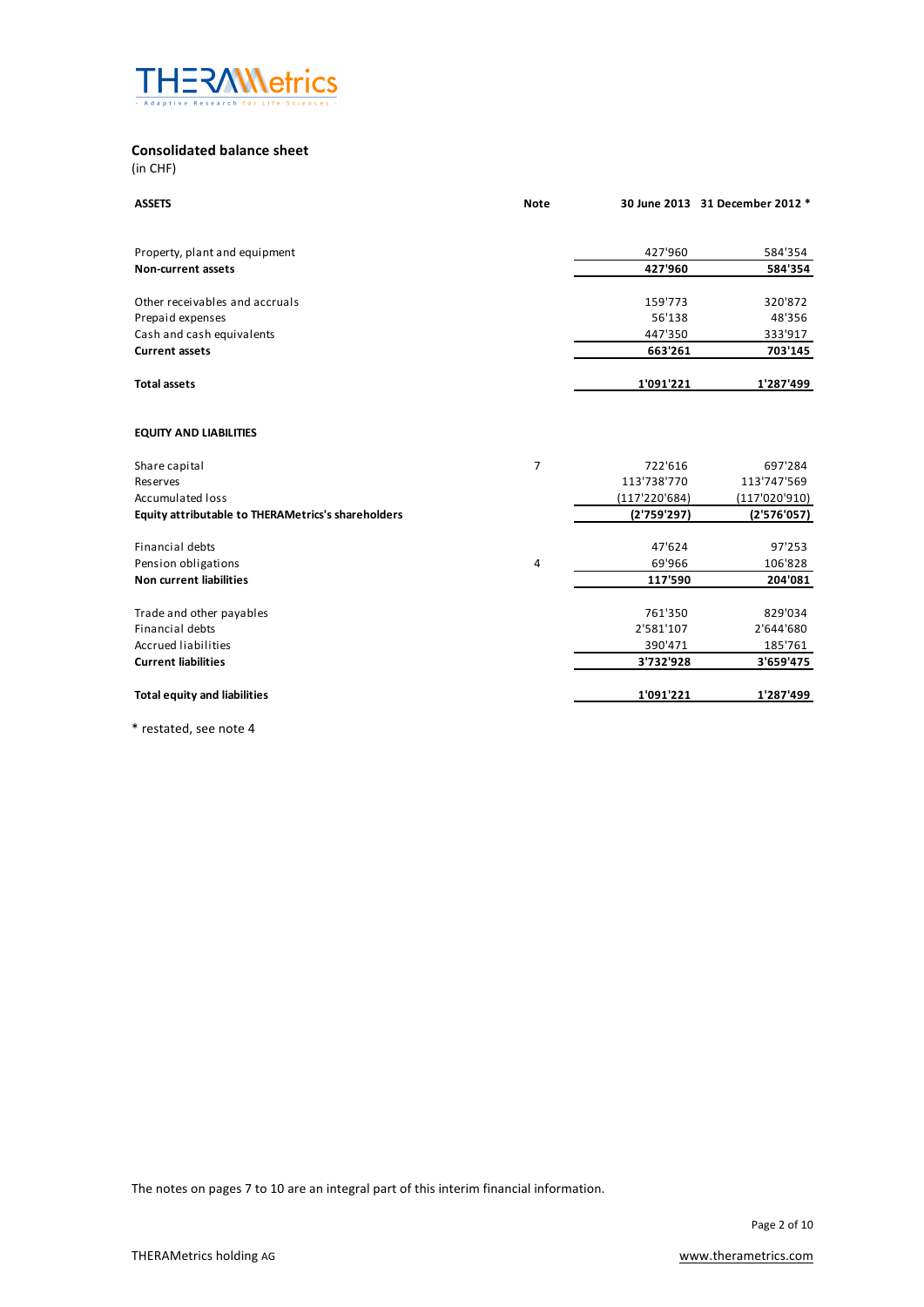

## **Consolidated income statement**

(in CHF)

|                                                                 | Six months ended 30 June |                          |  |  |  |  |  |             |
|-----------------------------------------------------------------|--------------------------|--------------------------|--|--|--|--|--|-------------|
|                                                                 | 2013                     | $2012$ *                 |  |  |  |  |  |             |
| Research & development                                          |                          | (451'505)                |  |  |  |  |  | (1'386'838) |
| Sales & marketing                                               | (264'056)<br>(1'804'285) | (239'522)<br>(1'591'285) |  |  |  |  |  |             |
| Management & administration                                     |                          |                          |  |  |  |  |  |             |
| <b>Operating result</b>                                         | (2'519'846)              | (3'217'645)              |  |  |  |  |  |             |
| Finance income                                                  | 2'900                    | 46'549                   |  |  |  |  |  |             |
| Finance costs                                                   | (345'229)                | (48'628)                 |  |  |  |  |  |             |
| Result before income taxes                                      | (2'862'175)              | (3'219'724)              |  |  |  |  |  |             |
| Income taxes                                                    |                          |                          |  |  |  |  |  |             |
| Result of the period attributable to THERAMetric's shareholders | (2'862'175)              | (3'219'724)              |  |  |  |  |  |             |
| Basic and diluted loss per common share                         | (0.04)                   | (0.05)                   |  |  |  |  |  |             |

\* restated, see note 4

The notes on pages 7 to 10 are an integral part of this interim financial information.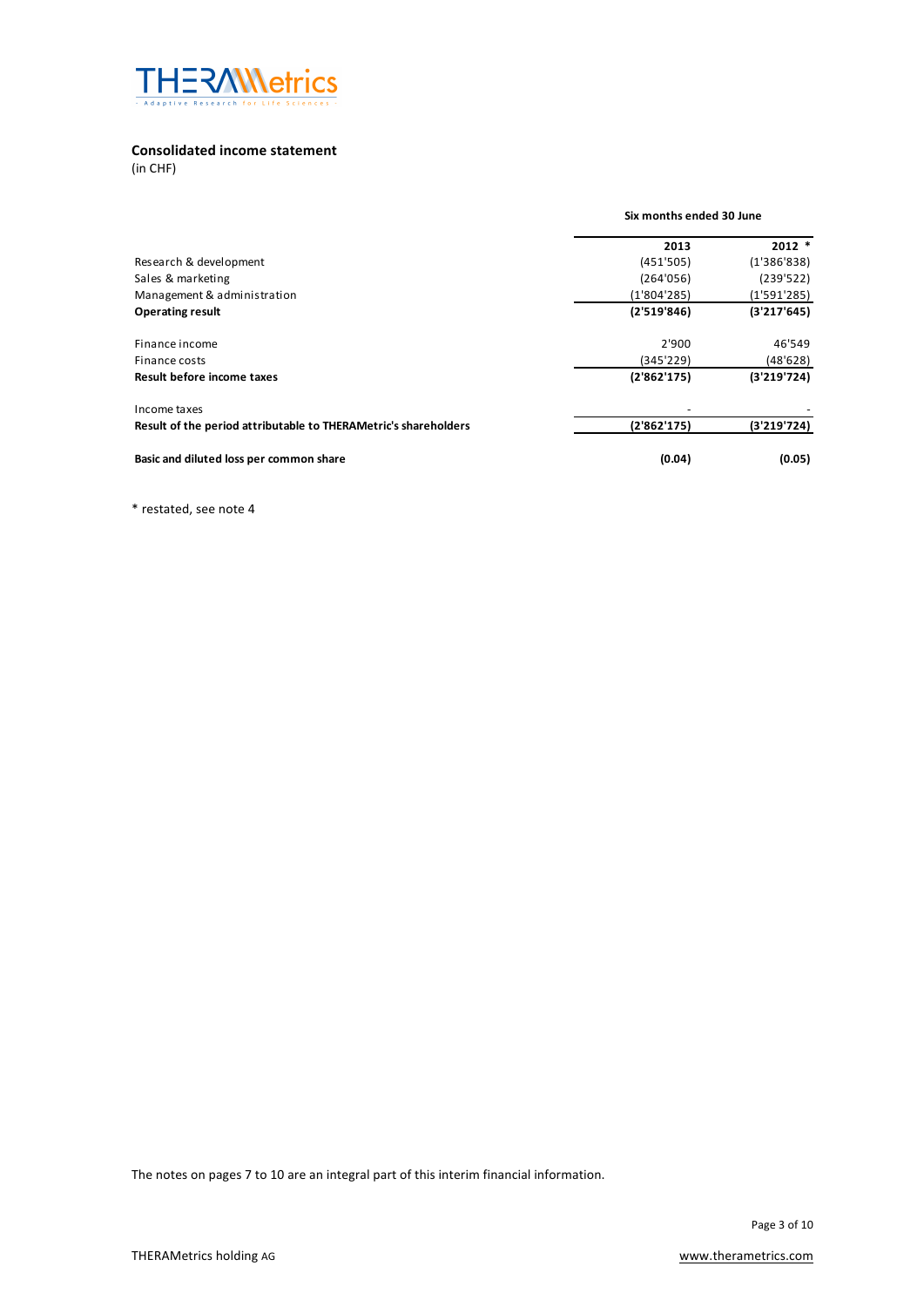

# **Consolidated statement of comprehensive income**

(in CHF)

|                                                                                    | Six months ended 30 June |             |  |
|------------------------------------------------------------------------------------|--------------------------|-------------|--|
|                                                                                    | 2013                     | $2012*$     |  |
| Result of the period                                                               | (2'862'175)              | (3'219'724) |  |
| Actuarial gains/losses from defined benefit plans                                  | 55'447                   | 116'139     |  |
| Total of items not subsequently recycled                                           | 55'447                   | 116'139     |  |
| Currency translation differences                                                   | (8'799)                  | (8'802)     |  |
| Total of items which might subsequently recycled                                   | (8'799)                  | (8'802)     |  |
| Other comprehensive income for the period, net of tax                              | 46'648                   | 107'337     |  |
| Total comprehensive loss for the period attributable to THERAMetric's shareholders | (2'815'527)              | (3'112'387) |  |

\* restated, see note 4

The notes on pages 7 to 10 are an integral part of this condensed, consolidated interim financial information.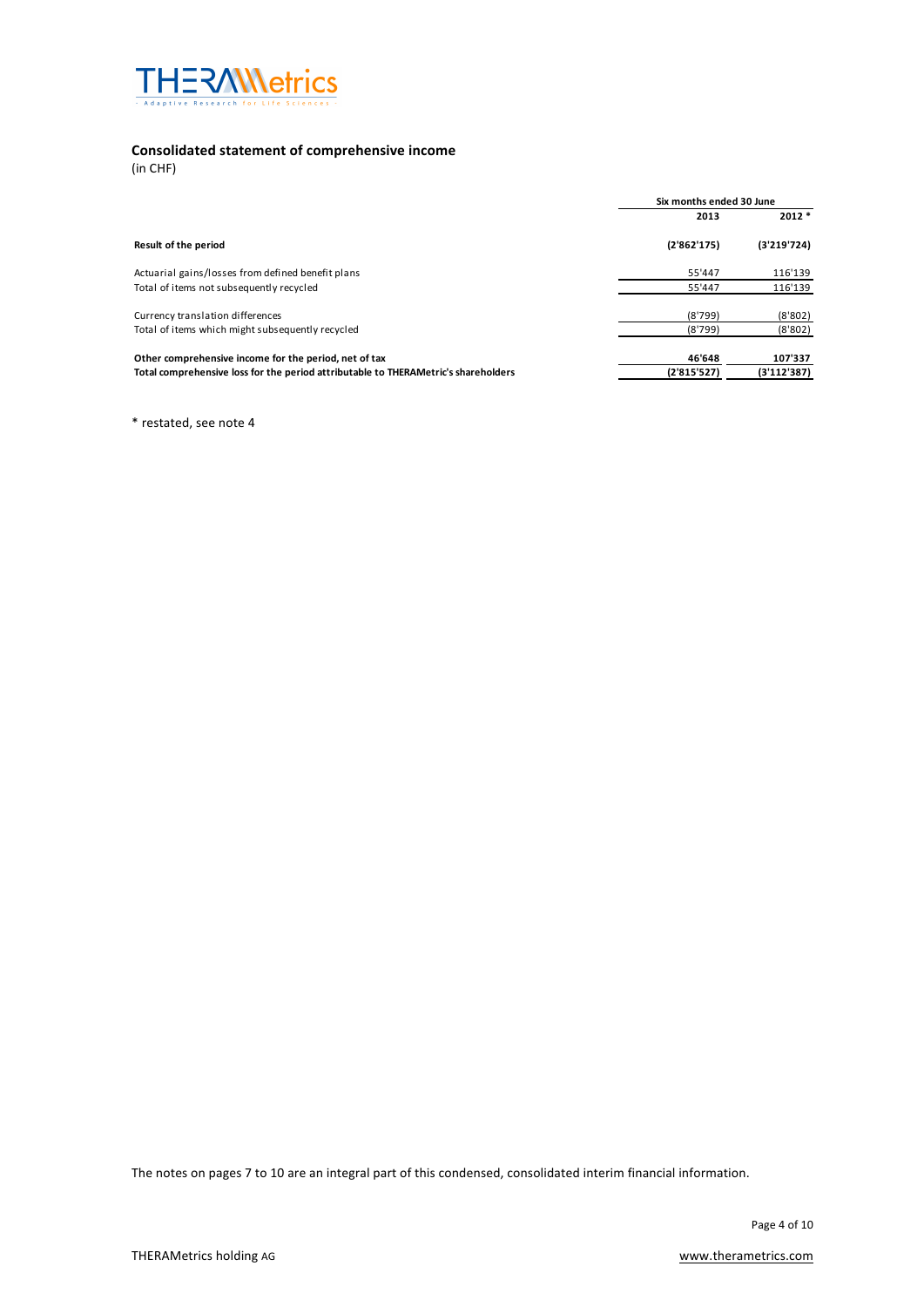

# **Condensed consolidated cash flow statement**

(in CHF)

|                                                                 |             | Six months ended 30 June |  |
|-----------------------------------------------------------------|-------------|--------------------------|--|
|                                                                 | 2013        | 2012                     |  |
| Cash flow used in operating activities                          | (1'651'091) | (2'976'331)              |  |
| Cash flow from/ (used in) investing activities                  | 41'290      | 6'575                    |  |
| Proceeds from issuance of shares, net of transaction costs      | 25'332      |                          |  |
| Purchases and proceeds with own shares                          | 1'819'954   |                          |  |
| Repayment of borrowings                                         | (113'202)   | (285'132)                |  |
| Interest paid                                                   | (2'822)     | (5'150)<br>2'000'000     |  |
| Proceeds from loan facility agreement                           |             |                          |  |
| Cash flow from financing activities                             | 1'729'262   | 1'709'718                |  |
| Net effect of currency translation on cash and cash equivalents | (6'028)     | (35'560)                 |  |
| Increase (Decrease) in cash and cash equivalents                | 113'433     | (1'295'598)              |  |
| Cash and cash equivalents at beginning of period                | 333'917     | 1'804'813                |  |
| Cash and cash equivalents at end of period                      | 447'350     | 509'215                  |  |

The notes on pages 7 to 10 are an integral part of this interim financial information.

Page 5 of 10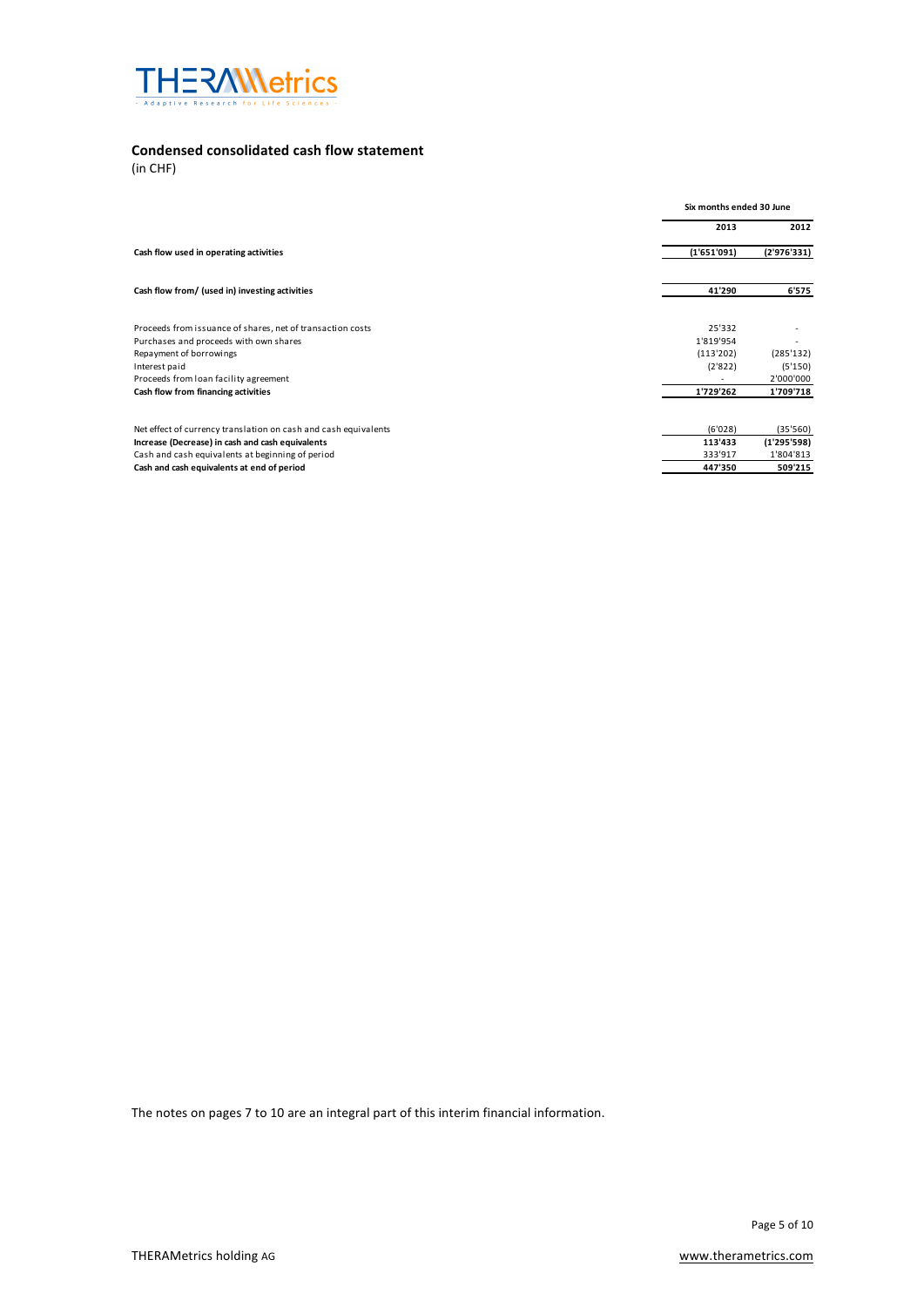

# **Consolidated statement of changes in equity**

(in CHF)

|                                            |                |                | Attributable to equity |               | <b>Total</b> |
|--------------------------------------------|----------------|----------------|------------------------|---------------|--------------|
|                                            |                |                | equity                 |               |              |
|                                            |                | Share          |                        | Accumulated   |              |
|                                            | <b>Note</b>    | capital        | <b>Reserves</b>        | loss          |              |
| Balance at 1 January 2012 (as published)   |                | 689'176        | 113'759'265            | (113'984'400) | 464'041      |
| Restatement IAS 19 revised                 |                |                |                        | (87'090)      | (87'090)     |
| Balance at 1 January 2012 (restated)       |                | 689'176        | 113'759'265            | (114'071'490) | 376'951      |
| Result of the period                       |                |                |                        | (3'219'724)   | (3'219'724)  |
| Other comprehensive income                 | 4              |                | (8'802)                | 116'139       | 107'337      |
| Total comprehensive income                 |                | $\overline{a}$ | (8'802)                | (3'103'585)   | (3'112'387)  |
| Deferred compensation expense reserve      |                |                |                        | 1'070'000     | 1'070'000    |
| <b>Total transactions with owners</b>      | $\overline{z}$ |                |                        | 1'070'000     | 1'070'000    |
| Balance at 30 June 2012                    |                | 689'176        | 113'750'463            | (116'105'075) | (1'665'436)  |
| Balance at 1 January 2013 (as published)   |                | 697'284        | 113'747'569            | (117'131'228) | (2'686'375)  |
| Restatement IAS 19 revised                 | $\overline{4}$ |                |                        | 110'318       | 110'318      |
| Balance at 1 January 2013 (restated)       |                | 697'284        | 113'747'569            | (117'020'910) | (2'576'057)  |
| Result of the period                       |                |                |                        | (2'862'175)   | (2'862'175)  |
| Other comprehensive income                 |                |                | (8'799)                | 55'447        | 46'648       |
| Total comprehensive income                 |                |                | (8'799)                | (2'806'728)   | (2'815'527)  |
| Purchases and proceeds with own shares     |                |                |                        | 1'819'954     | 1'819'954    |
| Capital increase, net of transaction costs |                | 25'332         |                        |               | 25'332       |
| Share-based compensation expense           |                |                |                        | 787'000       | 787'000      |
| <b>Total transactions with owners</b>      | $\overline{7}$ | 25'332         | $\overline{a}$         | 2'606'954     | 2'632'286    |
| Balance at 30 June 2013                    |                | 722'616        | 113'738'770            | (117'220'684) | (2'759'297)  |

The notes on pages 7 to 10 are an integral part of this interim financial information.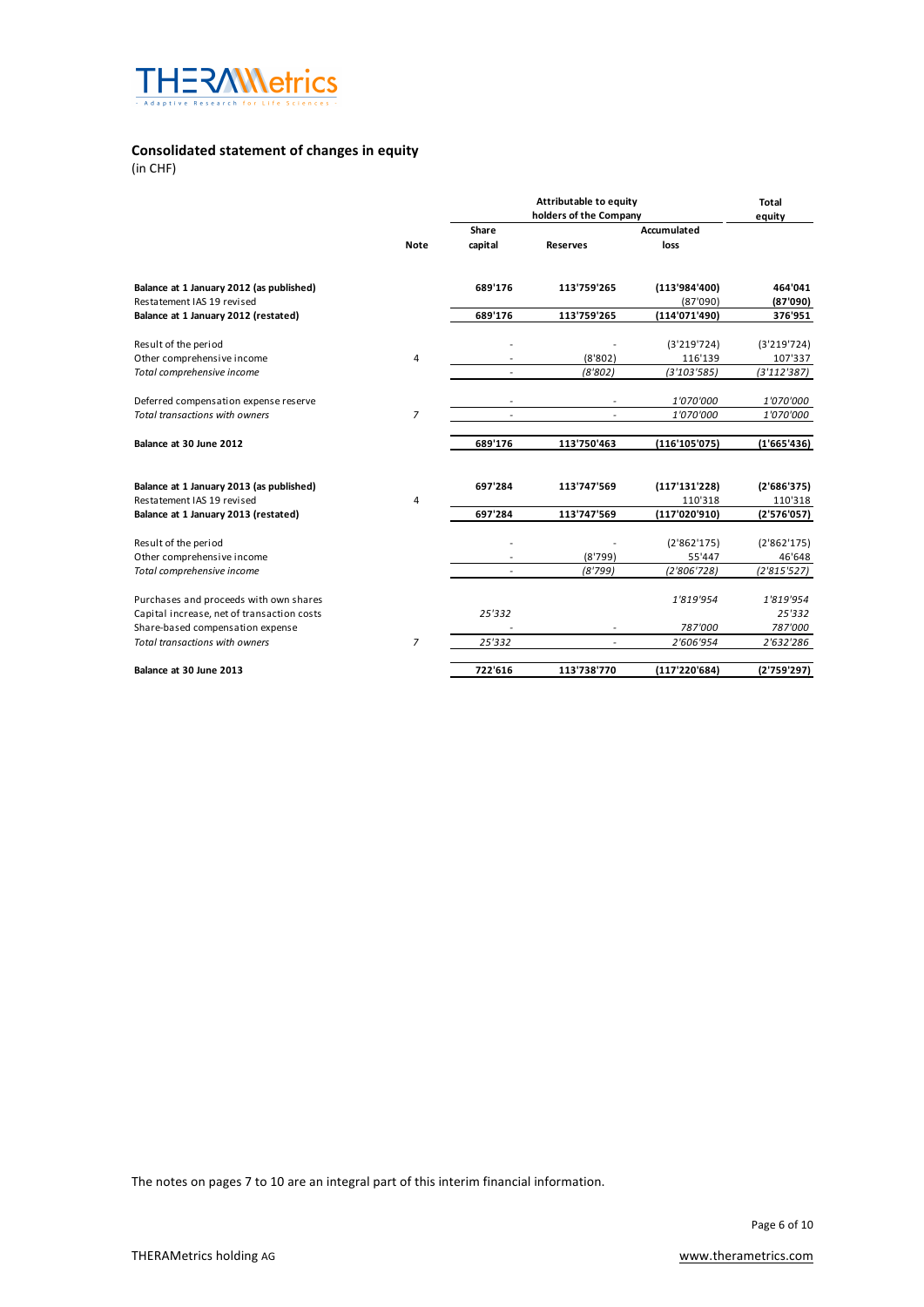

### Notes to the interim financial information

### **1 General information**

THERAMetrics holding AG (former name: mondoBIOTECH holding AG) ("THERAMetrics" or the "Company") is a corporation limited by shares incorporated under Swiss law and listed on the SIX Swiss Exchange (SIX Swiss Exchange ticker symbol: RARE). The Company's domicile and registered office is at Mürgstrasse 18, CH-6370 Stans, Switzerland. The Annual General Meeting ("AGM") from June 20, 2013 renamed the company from mondoBIOTECH holding AG to THERAMetrics holding AG.

THERAMetrics holding AG is an independent biotech company that discovers drugs for patients suffering from rare diseases ("Orphan Diseases"). The Company discovers medicinal product candidates ("MPCs") to be developed as drugs by (i) redirecting, through its "in silico" unique Search&Match methodology, already existing drugs (mainly peptides of human origin) for the treatment of rare diseases and by (ii) validating these MPCs by its community of leading medical experts in Orphan Diseases, created and continuously maintained by THERAMetrics ("the Rare Community"). The Company believes that this methodology allows to significantly reduce research time and costs, compared to those of traditional wet-lab processes.

#### **2 Basis of presentation**

This condensed consolidated interim financial information for the six months ended on 30 June 2013 has been prepared in accordance with IAS 34 'Interim financial reporting' and is not audited and not reviewed. This condensed consolidated interim financial information should be read in conjunction with the consolidated financial statements 2012 which have been prepared in accordance with IFRS.

The preparation of the interim financial statements requires management to make estimates and assumptions that affect the reported amounts of revenues, expenses, assets, liabilities and disclosure of contingent liabilities at the date of the interim financial statements. If in the future such estimates and assumptions, which are based on management's best judgment at the date of the interim financial statements, deviate from the actual circumstances, the original estimates and assumptions will be modified as appropriate in the year in which the circumstances change.

#### **3** Uncertainties and ability to continue operations

The Group remains subject to various risks and uncertainties, including but not limited to the timing of achieving profitability, the substantial uncertainty of the drug development process, including uncertainty of the outcome of clinical trials, and significant regulatory approval requirements. The Group's ability to continue operations as currently conducted depends on its ability to raise additional financial resources until revenues reach a level to sustain positive cash flows, which the Group expects not to be within the next three to four years. As a consequence, the uncertainties surrounding the availability of necessary additional funds also cast uncertainties about the Group's ability to continue as a going concern.

As of 30 June 2013, the Group disposes of CHF 0.447 million of cash and cash equivalents.

The Company has been granted a subordinated and unsecured loan, for a total amount of CHF 2.5 million, by its largest shareholder, BioPharma Invest AG (BPI). The loan agreement allows the borrower to convert the loan into shares of the Company. On 25 January 2013 BPI has exercised its right to convert the loan into common shares of the Company. The loan will be converted into common shares at the average stock market price of the last 60 days prior to the notice of conversion. The respective shares will be issued by the Company by a share capital increase which has been approved by the AGM on 20 June 2013. As per 30 June 2013 the loan has not been converted yet into common shares.

In 2012 the Company has signed an agreement with BPI which has granted the Company the right to purchase from it up to 30 million of the Company's ordinary shares, in monthly tranches of up to 2.5 million shares each, over three years, at a symbolic price.

In July 2012, the Company has entered into an investment agreement with the alternative investment firm Global Emerging Markets Group (GEM), giving the Company the right to sell GEM Company ordinary shares, over three years, up to an amount of CHF 7.5 million. Therefore, the Company will purchase over time its own shares from BPI and resell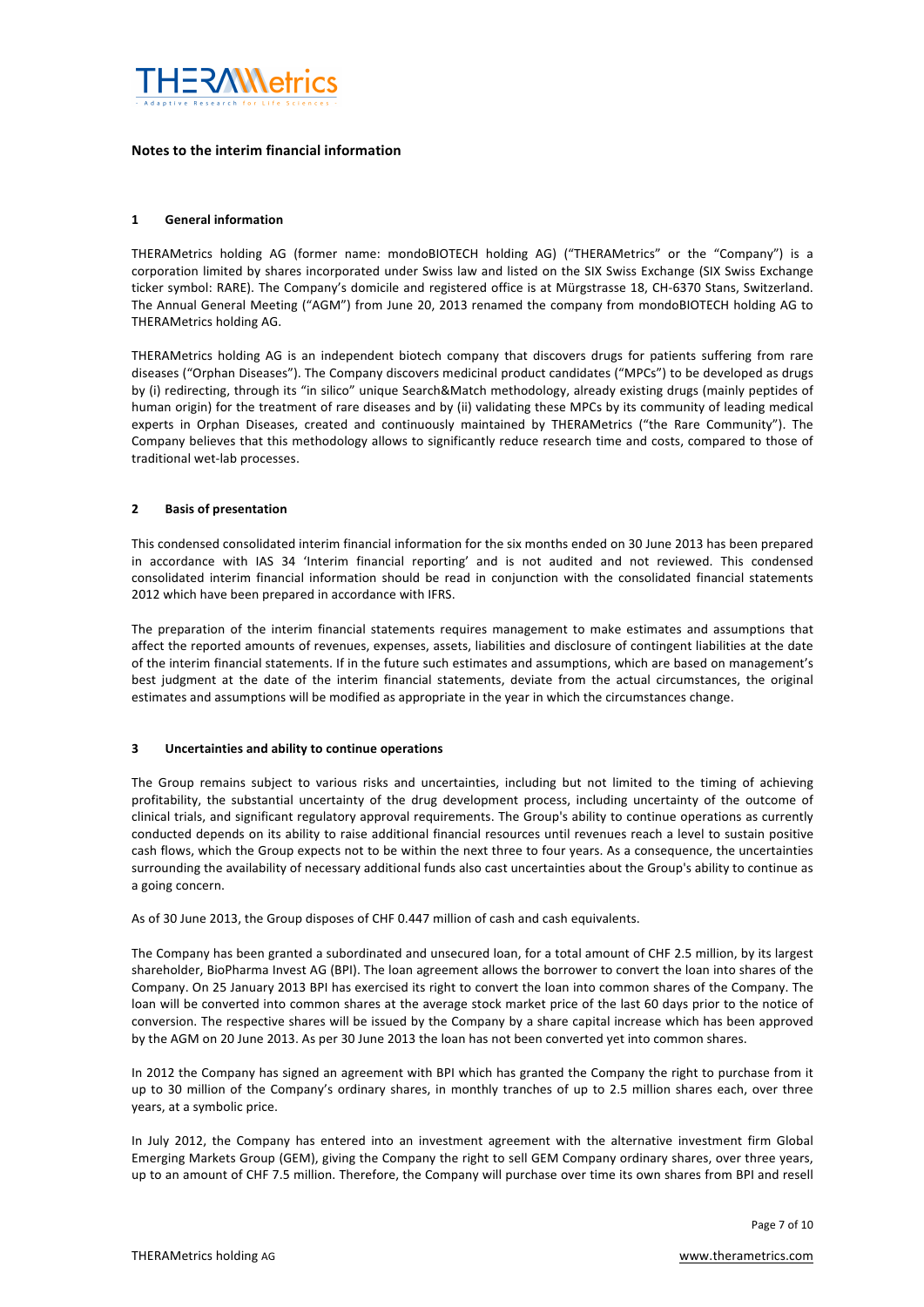

such shares to GEM. The difference between the selling price and the purchase price will be used to finance the Company's working capital needs.

On June 20 2013, the annual general meeting of the shareholders approved the ordinary share capital increase of up to CHF 3'217'865.46 as proposed by the Board of Directors. With the approval of the increase of the ordinary share capital the shareholders supported the envisaged business combination with Pierrel International Research AG. Post business combination, Pierrel S.p.A. and Fin Posillipo S.p.A., the shareholders of Pierrel Research International AG, will together hold approximately 77.3% of the share capital of the new combined entity. However, as per June 30, 2013 Pierrel S.p.A. and Fin Posillip S.p.A have not yet taken over the control of the Company. The capital increase respectively the change of control will take place by end of September 2013.

Hence, the management believes it appropriate to disclose this condensed consolidated interim financial information on a going concern basis.

#### **4 Accounting policies**

The accounting policies are the same as those applied in the consolidated financial statements for the year ended 31 December 2012, except for the accounting of the defined benefit plans according to the amendment to IAS 19 *Employee Benefits*. The restatement from the adoption of IAS 19 revised had the following impact:

|                                                                                    | Published    |            | Restated     |
|------------------------------------------------------------------------------------|--------------|------------|--------------|
|                                                                                    | HY 2012      | Adjustment | HY 2012      |
|                                                                                    | <b>CHF</b>   | CHF        | <b>CHF</b>   |
| Research & development                                                             | $-1'390'345$ | 3'507      | $-1'386'838$ |
| <b>Operating result</b>                                                            | -3'221'152   | 3'507      | -3'217'645   |
| Result before income taxes                                                         | $-3'223'231$ | 3'507      | $-3'219'724$ |
| Result of the period attributable to THERAMetric's shareholders                    | $-3'223'231$ | 3'507      | $-3'219'724$ |
| Basic and diluted loss per common share                                            | $-0.05$      |            | $-0.05$      |
| Actuarial gains/losses from defined benefit plans                                  |              | 116'139    | 116'139      |
| Other comprehensive income for the period, net of tax                              | -8'802       | 116'139    | 107'337      |
| Total comprehensive loss for the period attributable to THERAMetric's shareholders | -3'232'033   | 119'646    | $-3'112'387$ |

|                                                   | Published<br>31 December 2012 | Restated<br>31 December 2012<br>Adjustment |              |
|---------------------------------------------------|-------------------------------|--------------------------------------------|--------------|
|                                                   | <b>CHF</b>                    | CHF                                        | <b>CHF</b>   |
| Accumulated loss                                  | $-117'131'228$                | 110'318                                    | -117'020'910 |
| Equity attributable to THERAMetric's shareholders | -2'686'375                    | 110'318                                    | -2'576'057   |
| Pension obligations                               | 217'146                       | $-110'318$                                 | 106'828      |
| <b>Non current liabilities</b>                    | 314'399                       | $-110'318$                                 | 204'081      |

|                                                   | Published<br>31 December 2011 | Adjustment | Restated<br>31 December 2011 |
|---------------------------------------------------|-------------------------------|------------|------------------------------|
|                                                   | <b>CHF</b>                    | <b>CHF</b> | <b>CHF</b>                   |
| Accumulated loss                                  | -113'984'400                  | -87'090    | -114'071'490                 |
| Equity attributable to THERAMetric's shareholders | 464'041                       | -87'090    | 376'951                      |
| Pension obligations                               | 190'589                       | 87'090     | 277'679                      |
| <b>Non current liabilities</b>                    | 317'811                       | 87'090     | 404'901                      |

#### **5 Seasonality**

The Group is not exposed to seasonal fluctuations in its operations.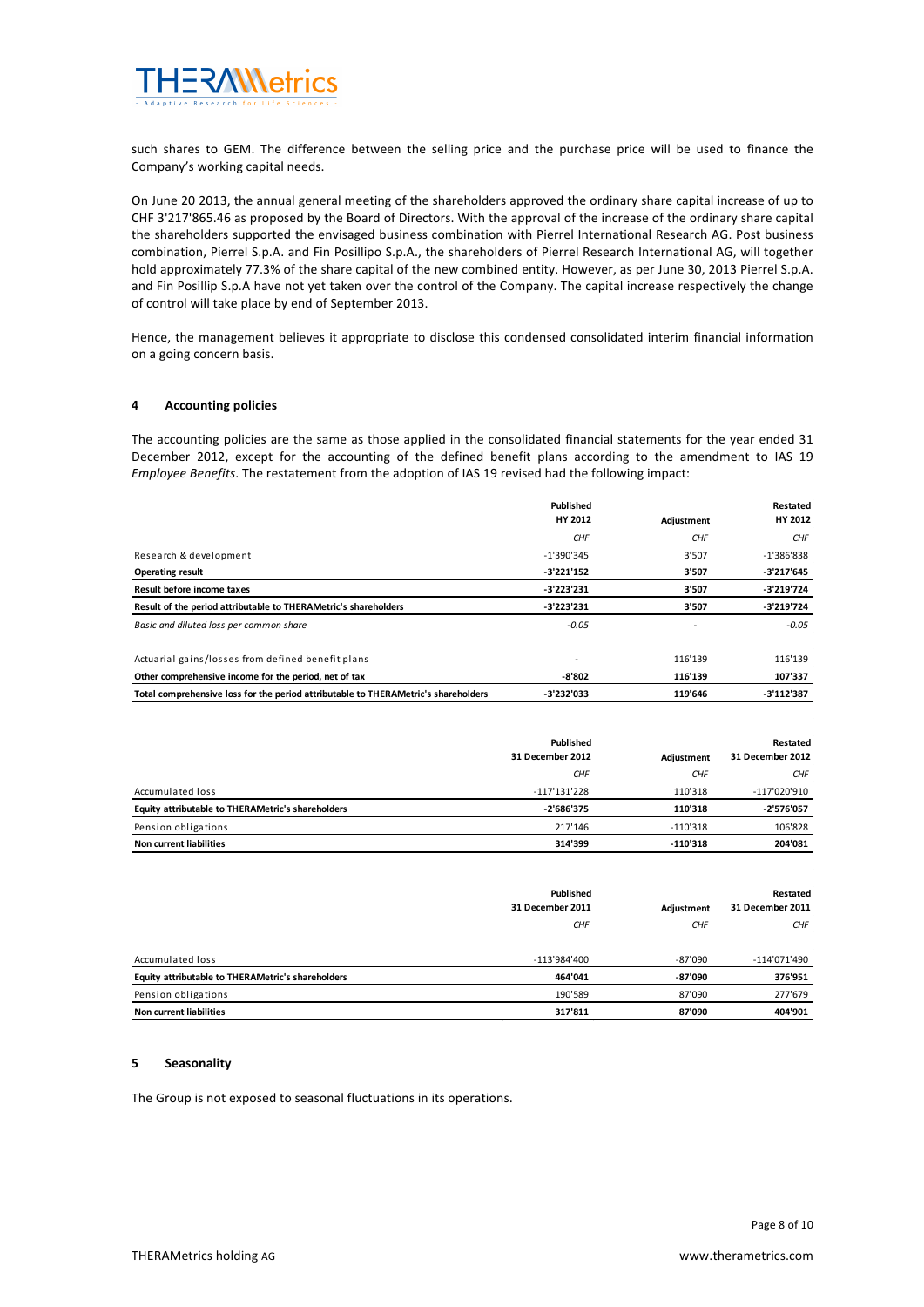

#### **6 Operating segments**

The Group has two operating segments: 'Projects' and 'Development Services'. The operating segments were determined within a matrix-oriented organization based on the different operating and strategic approaches characterising each operating segment.

The segment 'Projects' focuses on the discovery of Medicinal Product Candidates addressing rare diseases and the licensing-out of those reaching the stage of "Ready for Licensing" Products. Revenues in this operating segment only occur when a licensing-out agreement is signed up and consist of signing-up fees, milestone payments when each development stage is successfully concluded and, in case of market approval, royalties on net sales.

The segment 'Development Services' offers additional clinical development services to partners who have licensed-in one of the Company's Medicinal Product Candidates.

Results of activities considered incidental to THERAMetric's main operations as well as unallocated revenues, expenses and assets are reported separately under the caption 'Corporate'.

In first six months of 2013, as the Company has not concluded any new licensing-out agreement nor any of its licensedout Medicinal Product Candidates has achieved any milestone, no revenues arose from the 'Project' segment. Similarly, the Company has not been involved in any clinical study as service provider and therefore also the 'Development Services' segment was producing any revenue.

The segment information for the six months ended 30 June 2013 and 2012 is as follows:

|                                                    | 30.06.2013 |                          |                          |                          |  |
|----------------------------------------------------|------------|--------------------------|--------------------------|--------------------------|--|
|                                                    |            | Development              |                          |                          |  |
|                                                    | Projects   | <b>Services</b>          | Corporate                | Total                    |  |
| Research & development costs                       | (320'918)  | $\overline{\phantom{a}}$ | (130'587)                | (451'505)                |  |
| Sales & marketing costs                            | (264'056)  | $\sim$                   | $\overline{\phantom{a}}$ | (264'056)                |  |
| Management & administration costs                  | (230'240)  | -                        | (1'574'045)              | (1'804'285)              |  |
| Segmental operating result                         | (815'214)  |                          | (1'704'632)              | (2'519'846)              |  |
| Finance result - net<br>Result before income taxes |            |                          |                          | (342'329)<br>(2'862'175) |  |

|                                   | 30.06.2012  |                 |             |             |
|-----------------------------------|-------------|-----------------|-------------|-------------|
|                                   | Development |                 |             |             |
|                                   | Projects    | <b>Services</b> | Corporate   | Total       |
| Research & development costs      | (1'145'492) |                 | (241'346)   | (1'386'838) |
| Sales & marketing costs           | (222'286)   | ۰               | (17'236)    | (239'522)   |
| Management & administration costs | (247'269)   |                 | (1'344'016) | (1'591'285) |
| Segmental operating result        | (1'615'047) |                 | (1'602'598) | (3'217'645) |
| Finance result - net              |             |                 |             | (2'079)     |
| Result before income taxes        |             |                 |             | (3'219'724) |

The results for the period ended June 30, 2012 have been restated for the application of IAS 19 revised (see note 4).

#### **7 Share capital**

#### **Issued share capital**

As of 30 June 2013, the issued share capital amounts to CHF 722'615.67, consisting of 72'261'567 registered shares with a par value of CHF 0.01. This is an increase of 2'533'190 shares respectively CHF 25'332 from 1 January 2013 due to the exercise of options granted to key employees and members of the BoD (see below).

#### **Authorized share capital**

The Company had an authorized share capital of CHF 291'648.20 consisting of 29'164'820 registered shares with a par value of CHF 0.01 each, that the Board of Directors was authorized to issue by 26 May 2013. None of these shares were issued.